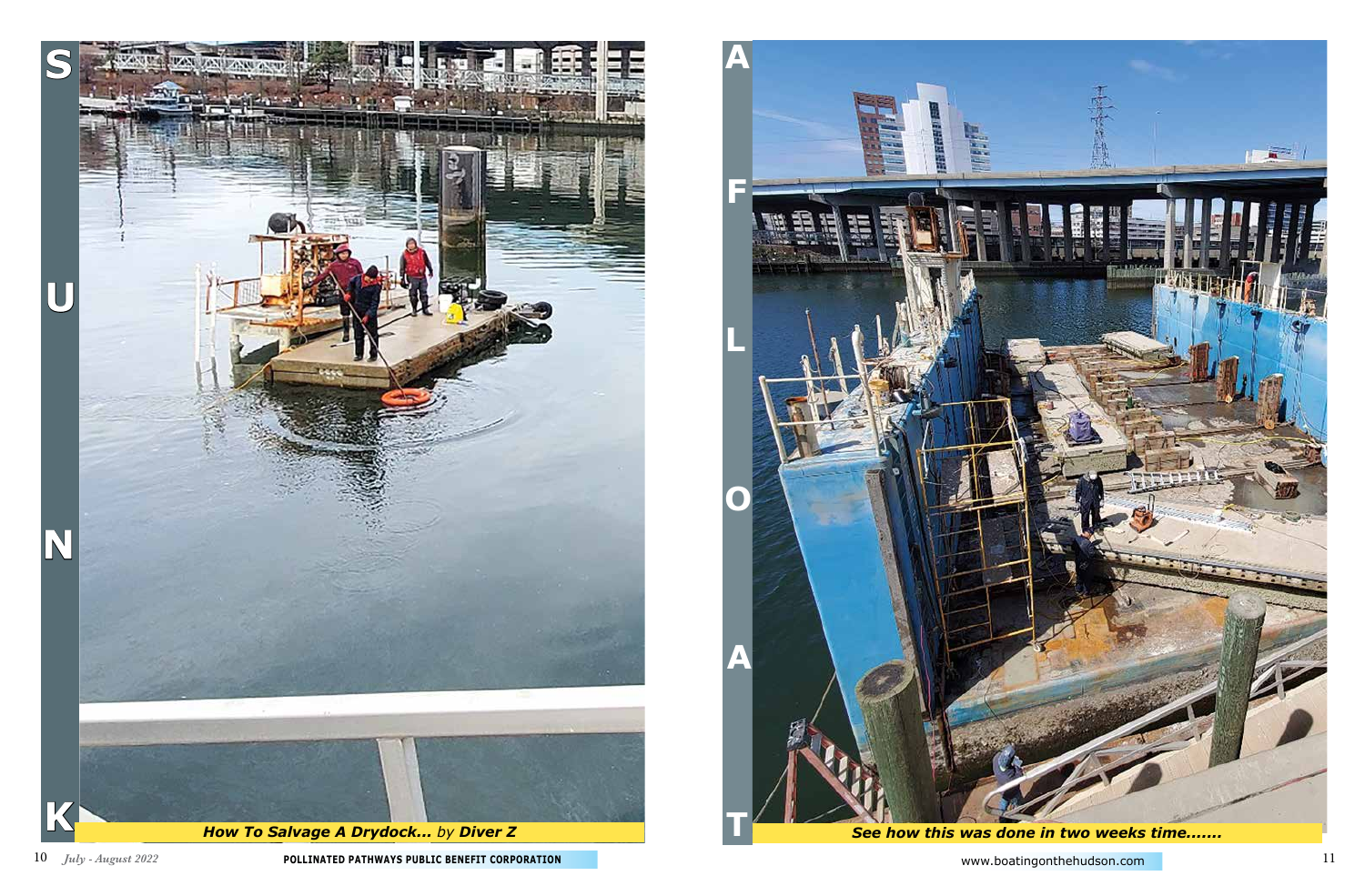Large holes were cut in the deck to place the pumps. The the holes had hose pumps installed, and then sealed with rubber matts around the hoses using a underwater screw gun.